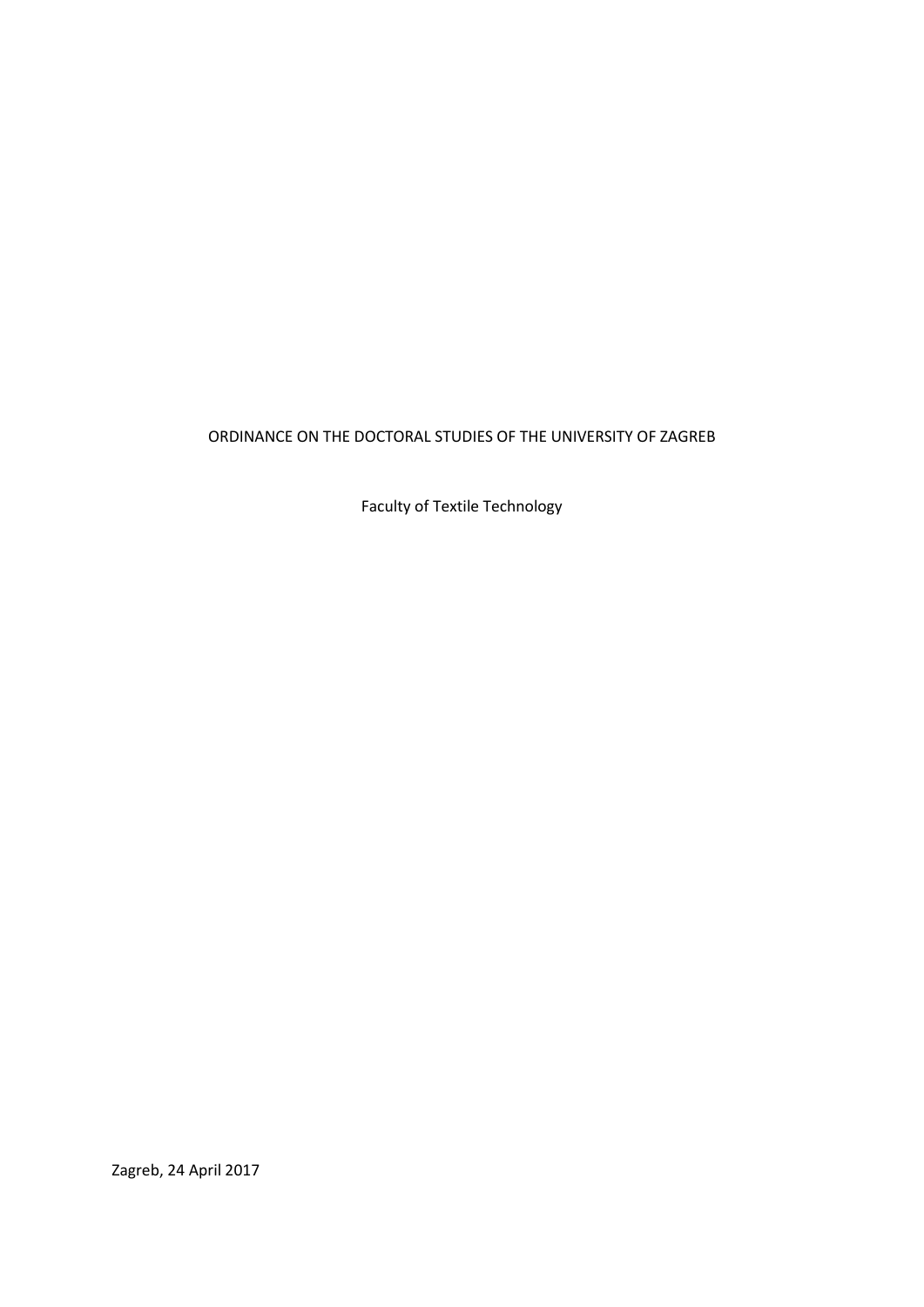Pursuant to Article 84 of the Statute of the Faculty of Textile Technology, University of Zagreb, and in connection to the provisions of the Ordinance on the doctoral studies of the University of Zagreb, the Council of the Faculty of Textile Technology at its 7th regular session in the academic year 2016/2017, held on 24 April 2017passed the following

# ORDINANCE ON THE DOCTORAL STUDIES OF THE UNIVERSITY OF ZAGREB

# Faculty of Textile Technology

# 1. GENERAL PROVISIONS

## Article 1

1. The Ordinance on the doctoral studies of the University of Zagreb, Faculty of Textile Technology (hereinafter: the Ordinance) governs the structure and implementation of the doctoral studies at the Faculty of Textile Technology of the University of Zagreb (hereinafter: the Faculty), holder of the study, forms and duration of the study, enrollment conditions, form of implementation of the study, teaching and research, procedure of registration, assessment and presentation of the doctoral thesis, rights and obligations of the doctoral student, rights and obligations of the mentor, methods of quality assessment, other issues connected to the structure and implementation of the doctoral studies.

2. This Ordinance prescribes the requirements for the activities listed in paragraph 1 of this Article.

## Article 2

Meaning of certain expressions within the meaning of this Ordinance:

(1) The doctoral study of Textile Science and Technology is a postgraduate university research study.

(2) The doctoral study council is the body implementing the doctoral study on the level of the Faculty. The composition of the doctoral study council is established by the decision of the council of the Faculty, at the proposal of the Dean.

(3) The competent body is the council of the Faculty, which appoints the commission for the assessment of the draft of the doctoral thesis (synopsis, subject; hereinafter: the draft of the doctoral thesis ) and proposal of the mentor and the commission for assessment of the doctoral thesis, as well as the commission for presentation of the doctoral thesis.

(4) The holder of the study is the Faculty of Textile Technology of the University of Zagreb. The Faculty is responsible for the structure of the doctoral study.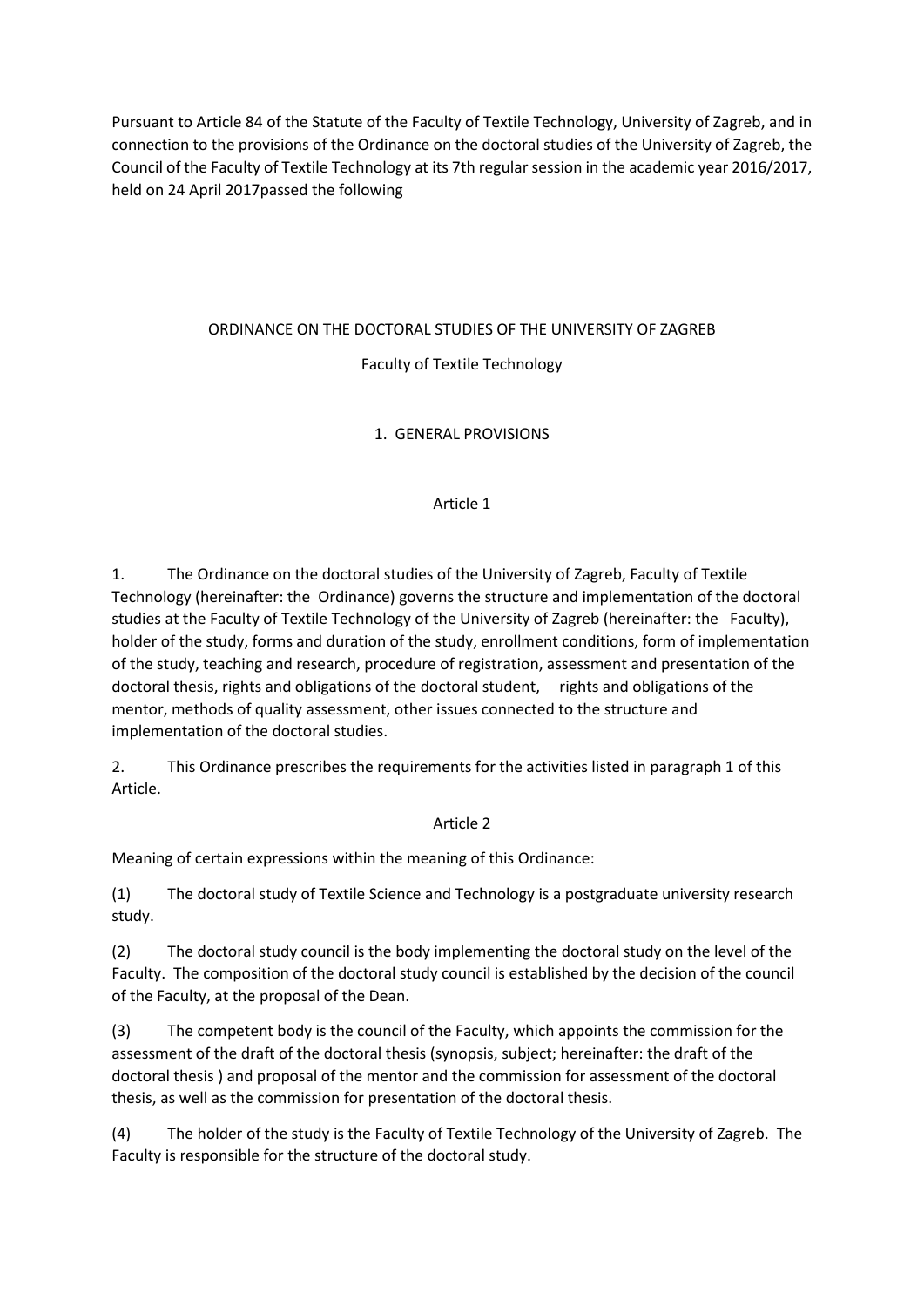(5) The study counselor is the employee of the Faculty in a teaching, research or artistic position. When enrolling to the doctoral study, the doctoral study council may appoint a study counselor to the doctoral student, who will track his work and progress during the entire study or until the appointment of the mentor.

(6) The mentor is a person serving in a teaching, artistic or research position, appointed to guide the doctoral student during the drafting of the doctoral thesis (provisions on mentorship also apply in case of double mentorship, cf. Article 9, paragraph 9).

(7) The Faculty is responsible for collecting and storing the information on the student (for example to a portfolio or map containing all relevant data on the doctoral student from the admission until the doctoral promotion).

(8) In calculating the deadlines in this Ordinance, the non-working days according to the academic calendar are not disregarded.

## Article 3

(1) The Faculty may establish and conduct university doctoral studies only in the areas and fields in which it has international recognition in scientific research or creativity. Considering that part of the permanent staff of the Faculty was appointed to the artistic teaching profession of docent or higher artistic teaching position, the Faculty, in cooperation with other members of the University, i.e. the artistic teaching components of the University, may establish and conduct university doctoral studies in areas and fields in which it has international recognition in artistic research or artistic creation.

(2) The Faculty establishes and conducts a university postgraduate doctoral study Textile Science and Technology in the scientific area of technical sciences; scientific field of textile technology, and in cooperation with other members of the University in an interdisciplinary scientific area and field.

(3) The doctoral study is administered by the doctoral study council.

(4) The main features of doctoral studies are research and learning through research, internationalization, transparency, international quantitative benchmarks and international competitiveness.

(5) To ensure the quality and promotion of the mobility of doctoral students and teachers, the doctoral study and doctoral schools are open to all forms of cooperation with related institutions in the country and abroad.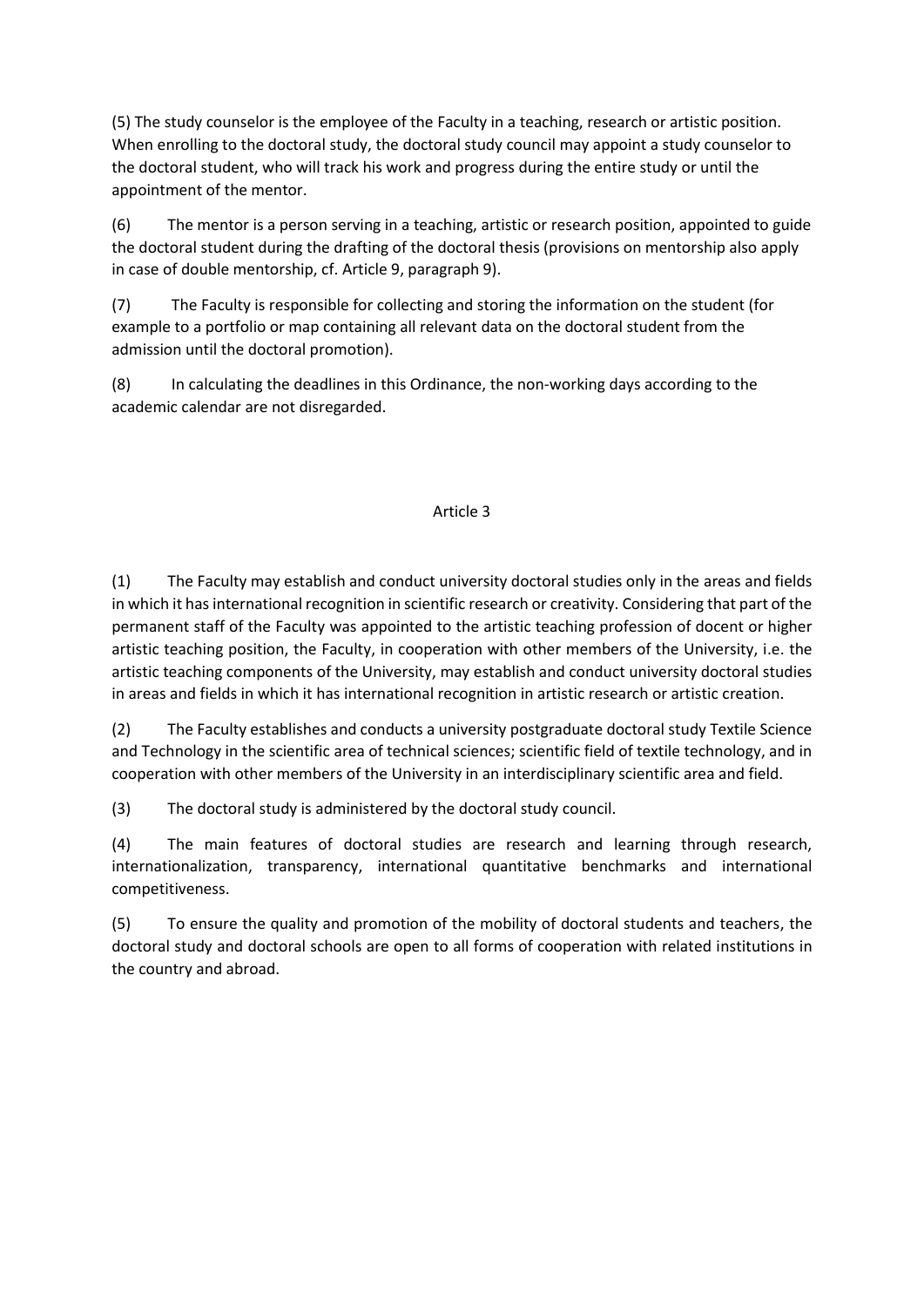#### 2. MISSIONS OF THE UNIVERSITY DOCTORAL STUDY

#### Article 4

(1) The missions of the university doctoral study are:

1. Creating new and relevant knowledge, cognizance and artistic practices and their application;

2. Education of researchers and excellence in a selected scientific area, or in cooperation with other members of the University or artistic components in the artistic area;

3. Training doctoral students in independent researching and interdisciplinary approach to problems, in independent researching and critical evaluation of the work of others;

4. Acquiring knowledge, experience and skills that must provide the doctoral students with a creative and research-based approach to solving complex social and economic problems;

5. Internationalization of research at the Faculty and University.

# 3. COMPONENTS OF THE DOCTORAL STUDY

### Article 5

1) The central component of the university doctoral study is scientific or artistic research and creation.

2) Obligatory forms of work within the PhD program are research seminars, workshops and discussion groups for developing of research work, critical thinking, methodology and overall skills.

3) Lectures should not exceed 30% of the total workload envisaged by the study program (including the dissertation). The workload of the program is calculated in accordance with the European Credit Transfer System (ECTS) or is evaluated in some other way.

(4) If it's possible and under predetermined conditions, the doctoral study lectures are open to all doctoral students of the University of Zagreb. Some parts of research and certain doctoral study lectures may also be partially opened to doctoral students from other universities, under the predetermined conditions and in accordance with signed contracts.

(5) For the purpose of achieving interdisciplinarity, the doctoral students may, with explanation and approval of the mentor, and with consent of the doctoral study council enroll to lectures or perform parts of their research and artistic creation at the University or other institutions.

(6) The doctoral study council may prescribe supplementary courses to the doctoral students for acquiring the basic skills that are necessary for attending and completing the study.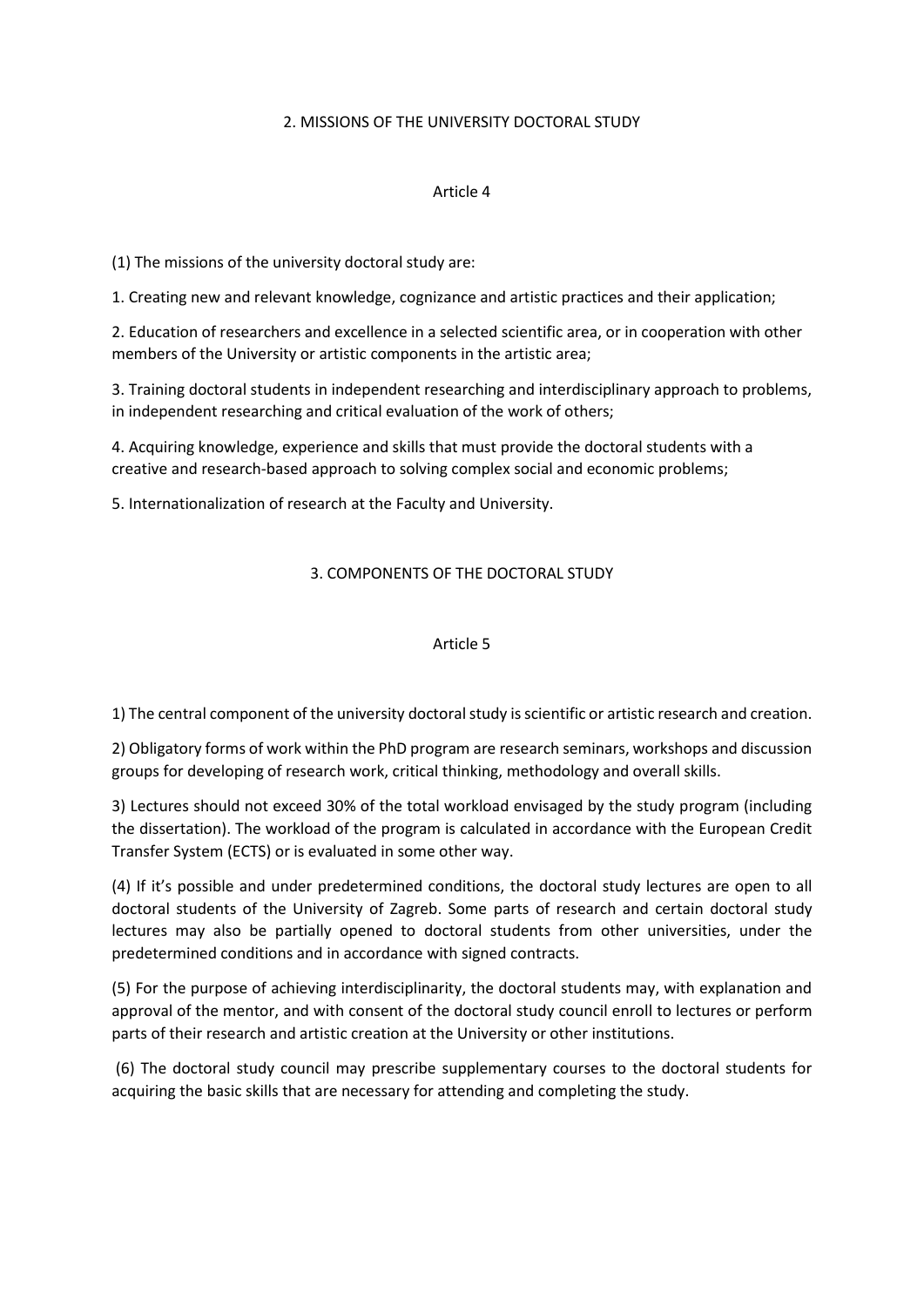### 4. FORMS OF THE DOCTORAL STUDY

### Article 6

(1) Pursuant to the Ordinance on doctoral studies at the University of Zagreb, the doctoral studies may have the following forms:

1. A doctoral study held by the Faculty;

2. A double doctoral study, in which the doctoral student obtains two degrees, with compulsory dual mentoring, as an international and interinstitutional co-mentorship (*cotutelle de thèse*)

3. A joint study conducted by two or more universities where one university is the holder;

4. A model in which the doctoral candidate enrolls to the study at one university and obtains the degree from the holder of the study, but the research is conducted in several places and the candidate may have several mentors (the so-called sandwich model);

5. A joint study is a joint program of two or more universities, of which one is outside of the Republic of Croatia, accredited by each of the universities; each university participates in the enrollment of the doctoral student, and the doctoral student may obtain a joint degree of two or more universities or the degree of the university where he/she enrolled, which states that the study was joint.

## 5. ESTABLISHING OF THE DOCTORAL SCHOOLS

## Article 7

(1) Several doctoral studies within one or more scientific and / or artistic fields may be incorporated into the doctoral school. Doctoral schools are set up to increase research and teaching capacities, harmonize criteria, encourage interdisciplinarity and improve economic efficiency.

(2) Doctoral schools may be established only in areas where the holder is recognized in scientific or artistic research or artistic international creation.

(3) The proposal of the establishment of cooperation at the level of the doctoral school shall be decided by the Senate of the University of Zagreb at the proposal of the Faculty.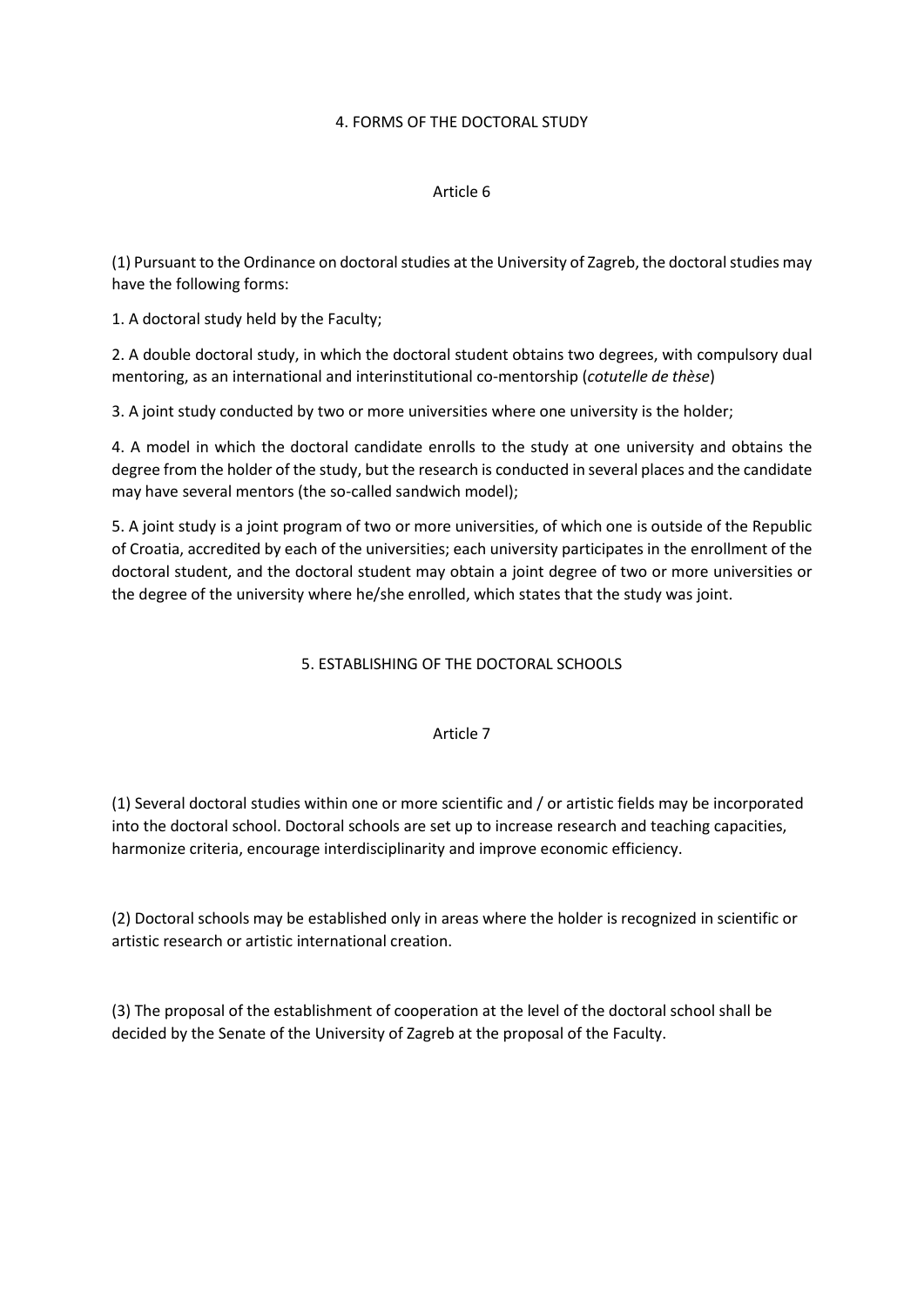#### 6. CONDITIONS OF ENROLMENT AND DURATION OF THE STUDY

#### Article 8

(1) The terms of enrolment will be determined by the doctoral study council in accordance with the existing regulations.

(2) Public tender for the enrollment to the doctoral studies is announced at least one month before the beginning of the course, and criteria for evaluating the candidates include success in the graduate study and interest shown in scientific research. If the university doctoral study is established and performed in the art field in the manner and under the conditions set in Article 3, paragraph 1 of this Ordinance, criteria also include interest shown in artistic research, published papers, motivation letter, recommendations from professors and potential mentor and suggestion on the field of research. The conversation with the applicant is an integral part of the enrollment procedure. During the enrolment, the necessary conditions for completing the study within the prescribed time frame are clearly defined.

(3) The enrolment quotas are determined according to the availability of research, teaching and mentoring capacities.

(4) The names of the selected candidates and their qualifications are publicly published on the website of the study.

(5) The student is entitled to complete a study under the conditions under which he/she enrolled to it, within eight years. Before the expiration of the eight-year deadline, he/she may apply for a further study. The doctoral study council, based on the application submitted, determines the conditions for continuing the study. The time missed for justified reasons (time of pregnancy, maternity, parenting and adoptive leave, longer illness, other justified and justified cases) is not included in the period of eight years.

(6) In case the quality of the doctoral work evaluated through annual evaluation procedures conducted by the doctoral study council is not satisfactory, the council may decide to deny the doctoral student the right to continue the study.

(7) When enrolling to the study, the doctoral study council may assign a study counselor to the doctoral candidate, who will assist him/her during the studies, keep track of the doctoral work and achievements and, together with him/her, prepare a plan of fulfilment of the obligations (which the Faculty stores to its archives, for example, the doctoral portfolio).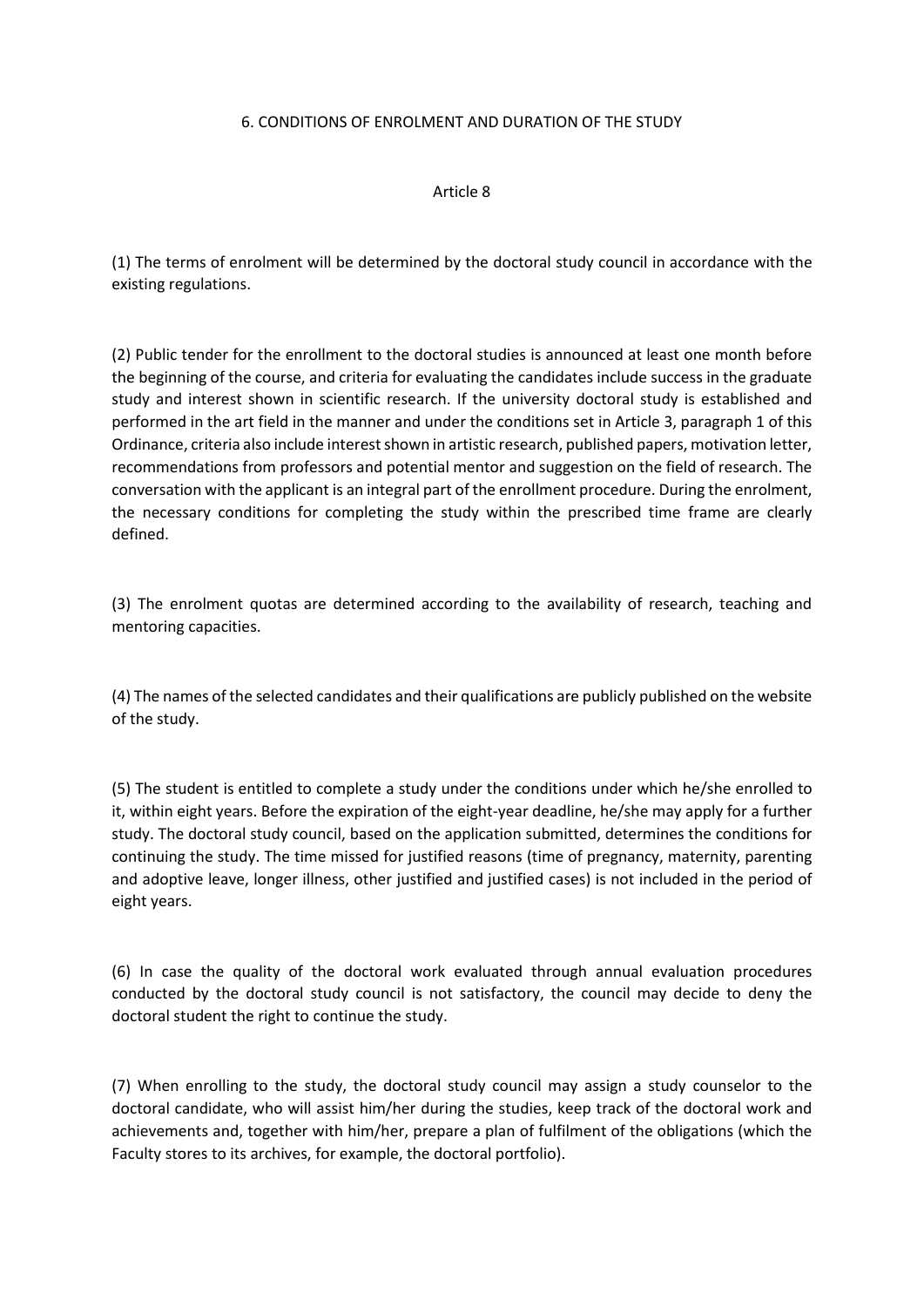### 7. MENTORSHIP

### Article 9

(1) A person who fulfils the following conditions may be appointed as mentor:

1. selected at least to the research and teaching position or the artistic and teaching position of the docent (if the university doctoral study is established and performed in the artistic field in a manner and under the conditions prescribed by Article 3, paragraph 1 of this Ordinance) or the position of the research assistant, or the equivalent position, if the mentor acquired the academic position abroad;

2. an active scientist or artist within the field of the research of the doctoral thesis, i.e. the head or the member of the research project;

3. scientifically or artistically active person, relevant in an international scientific or artistic community, who has published scientific papers or presented works of art related to the proposed doctoral research;

4. has published scientific or artistic works in the last five years.

(2) The mentor may exceptionally be a *professor emeritus* or a regular member of the Croatian Academy of Arts and Sciences.

(3) The decision on appointing the mentor will be made by the Council of the Faculty at the proposal of the doctoral study council.

(4) The doctoral study council will decide on the number of doctoral students that the mentor may attend to simultaneously.

(5) Before taking the first mentorship, it is advisable to undertake a mentoring workshop organized by the University or recognized international schools.

(6) A mentor who is not an employee of the University or the Faculty must sign a contract on cooperation and assumption of responsibility with the head of the Faculty.

(7) A faculty member may be a mentor at another university, if he has permission of the Faculty or the University.

(8) A person appointed as a mentor prior to retirement has the right to complete the mentorship with the approval of the doctoral study council.

(9) In order to ensure the quality of the doctoral thesis, the double mentorship should be allowed if there is a need (for example, interdisciplinary research, conducting research or artistic creation in several institutions).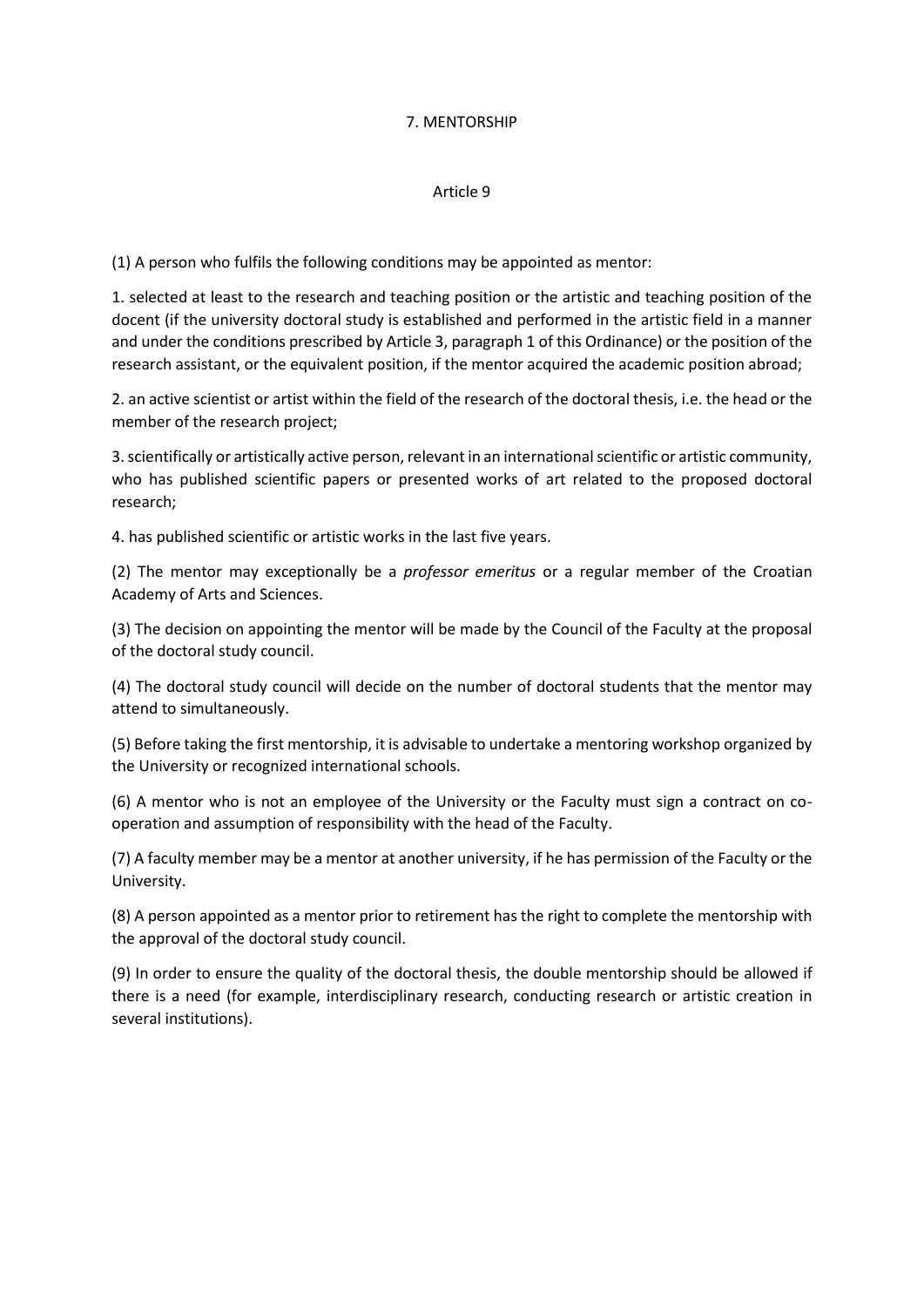#### 8. OBLIGATIONS OF THE MENTOR

#### Article 10

(1) The mentor is obliged to guide the doctoral student during the doctoral study, to monitor the quality of the doctoral thesis, to promote the publication of his/her works and to participate in scientific and artistic projects (if the university doctoral study is founded and performed in the artistic field in a manner and under the conditions prescribed by Article 3, paragraph 1 of this Ordinance).

(2) If there are several mentors, each of them assumes responsibility for a certain part of the research and the process of completing the doctoral thesis.

(3) A mentor or study advisor (a professor guiding the doctoral student prior to the appointment of the mentor) regularly submits a report on the doctoral thesis to the doctoral study council, on the official form of the Faculty and in accordance with the general act of the Faculty or the University.

#### 9. RIGHTS AND OBLIGATIONS OF THE DOCTORAL STUDENT

#### Article 11

(1) The doctoral student is once a year obliged to submit a report on his/her work to the doctoral study council (with possible presentation of the research), on the form of the University.

(2) The doctoral student will have the right to change the mentor or the proposed doctoral research, with a written request and an approval from the previous mentor, on the form of the University. The decision is made by the Council of the Faculty, at the proposal of the doctoral study council.

(3) The doctoral candidate is obliged to publish or obtain approval for publishing of at least one paper in a renowned international or domestic scientific journal for the scientific research field of the doctoral thesis (in which he/she is the only author or one of the major authors), or to hold a public presentation of a work of art in public spaces, if the university doctoral study is established and performed in the artistic field in the manner and under the conditions prescribed by Article 3, paragraph 1 of this Ordinance. Each paper, except with an appropriate explanation (for example, equal co-operation) may qualify only one doctoral student.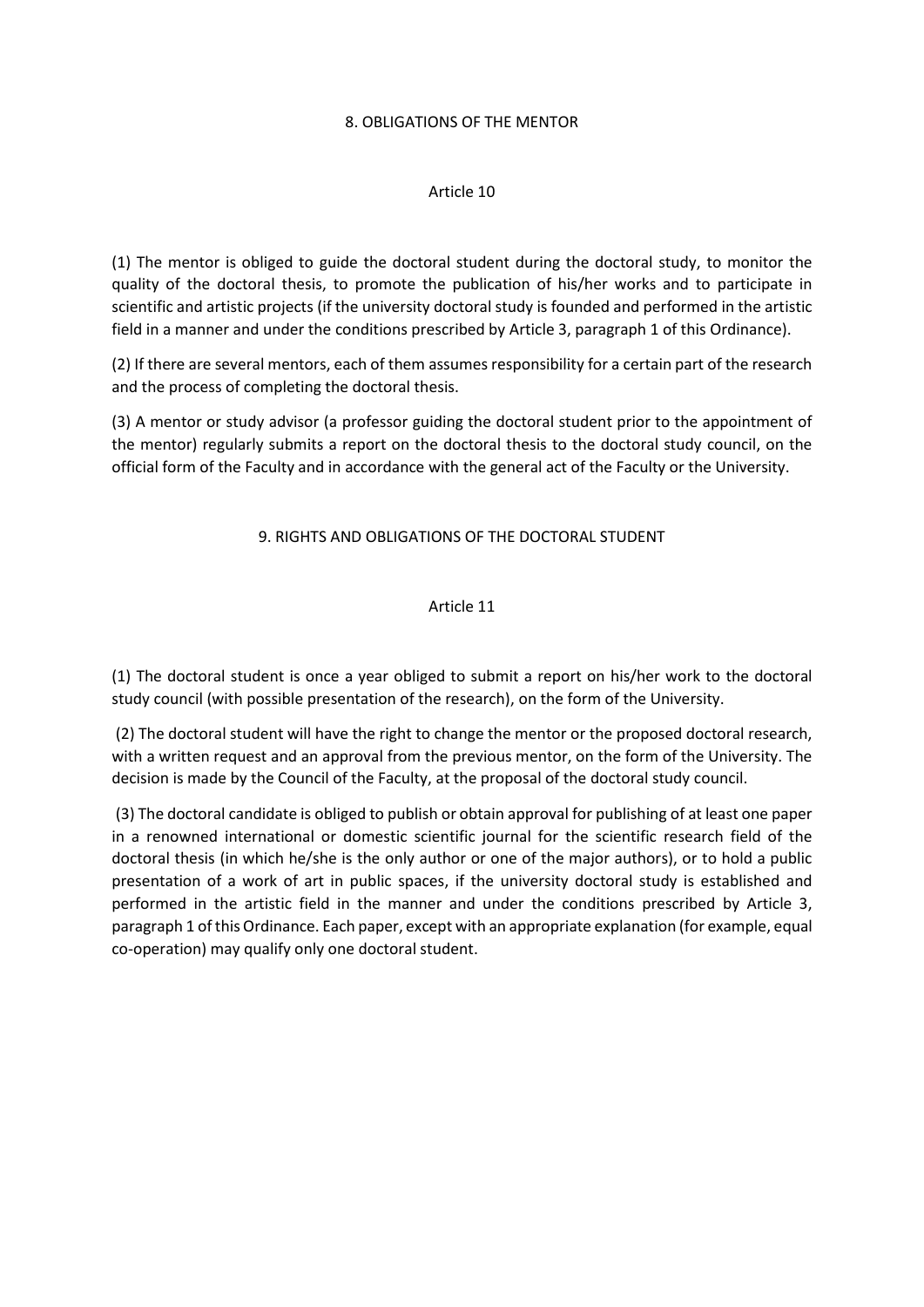#### 10. STATUS OF THE DOCTORAL STUDENT

### Article 12

(1) The doctoral student enrolled to the university doctoral study may be:

1. a person whose study expenses are covered by the state system of science and higher education;

2. a recipient of Croatian or international scholarships;

3. a recipient of scholarships awarded by Croatian or international foundations;

4. a person whose study expenses are covered by Croatian or international scientific or

artistic research projects;

5. a person who costs the study is paid by the legal entity that employs him/her;

6. a person who personally bears the expenses of the study.

(2) When enrolling to the study, the doctoral student agrees to the terms of the study (conditions of research funding are determined are established during appointment of the mentor and establishing of the doctoral thesis draft (subject, synopsis)).

(3) During the course of the study, it is possible to change the sources of funding of the study.

#### 11. DOCTORAL THESIS

#### Article 13

(1) The doctoral thesis is a public scientific or artistic thesis, susceptible to public scientific or artistic assessment.

(2) A restriction of the public nature of the doctoral thesis is possible only in exceptional circumstances, prescribed by Article 19 of this Ordinance.

#### Article 14

The forms of the doctoral thesis are:

(1) A scientific monography.

(2) A collection of published research papers accompanied by a critical summary chapter consisting of introduction, discussion, conclusion and detailed review of the literature (so-called Scandinavian model). The critical review places the doctoral thesis into the context of existing scientific knowledge.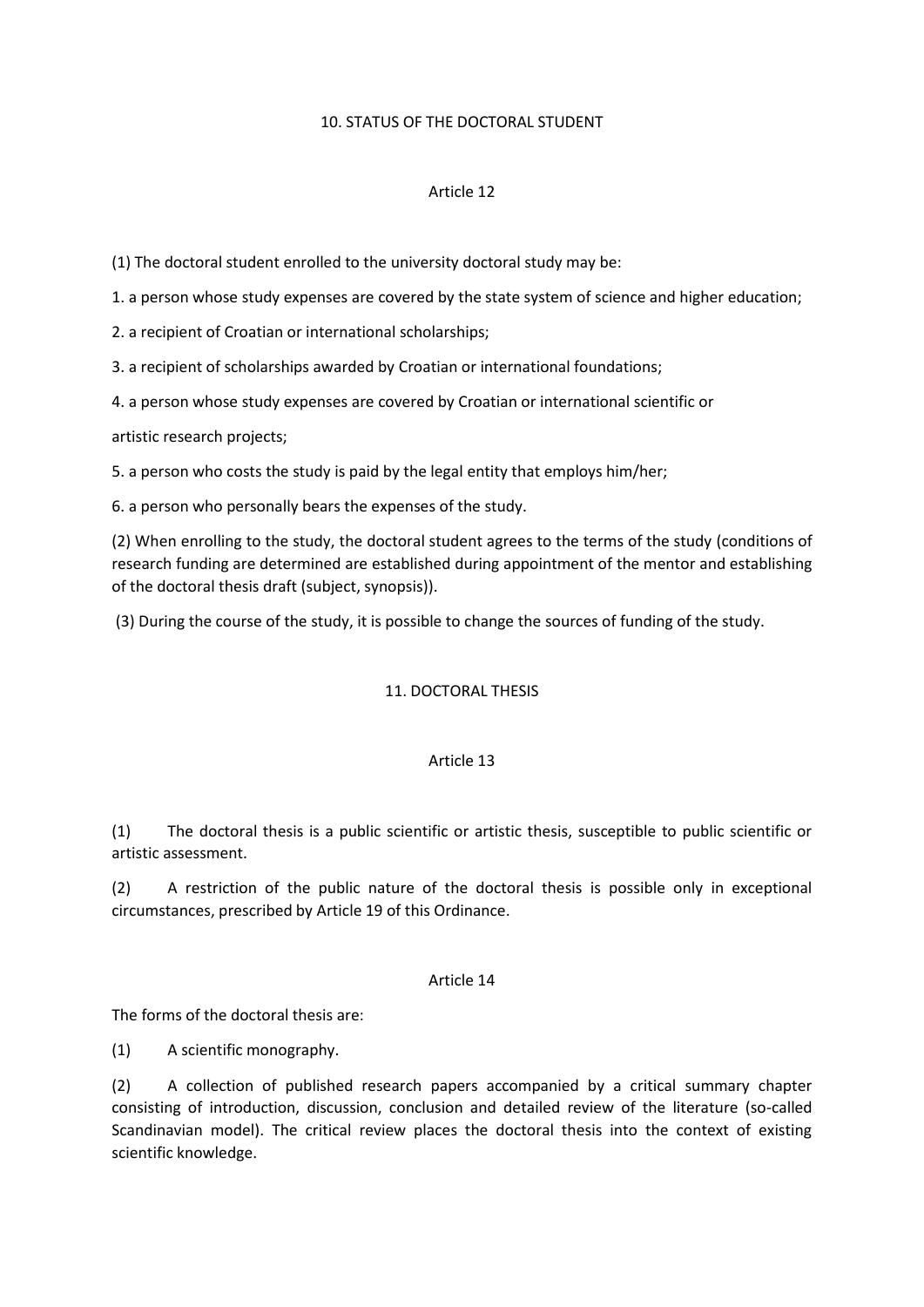This type of thesis is possible only within the scope of the doctoral study research work, and the research papers must be published after the enrolment to the doctoral study. The collected scientific papers proposed as a doctoral thesis must form a new, complete unit consisting of at least three papers published in journals included in the *Web of Science*, *Scopus* or ERIH databases, of which at least one paper must be published in a journal with the greater echo factor than the median echo factor of a journal in the field of doctoral research. Each paper, except with an appropriate explanation, may qualify only one doctoral student. The doctoral student must be the main author of at least two of these papers. The collected papers must provide a new scientific contribution relative to the individual papers. Such thesis, including the published papers, undergoes the identical evaluation and assessment procedure as the other forms of doctoral thesis.

(3) The doctoral thesis in the artistic field is an original and innovative artistic research in the context of modern artistic creativity, completed by the presentation of the artistic achievement and its theoretical paper or artbook.

#### Article 15

(1) The doctoral thesis may be written in Croatian language, or in some other language.

(2) Besides the original language, the title, summary and keywords of the doctoral thesis will also be written in both the Croatian and in English language. The findings should enable understanding of the objectives of the thesis, research methods, results and conclusions.

(3) The graphic design of the doctoral work is prescribed by the University.

# 12. PROCEDURE OF THE APPLICATION, ASSESSMENT AND APPROVAL OF THE DRAFT OF THE DOCTORAL RESEARCH AND PROPOSAL OF THE MENTOR

#### Article 16

(1) During the course of the study, at the earliest in the first, and at the latest by the end of the fifth semester, the mentor and the draft of the doctoral thesis(synopsis, subject) will be determined (these and the following provisions also apply to double mentorship).

(2) When determining the mentor and draft of the doctoral thesis (synopsis, subject), the working conditions, in particular the funding conditions of the research, will be determined.

(3) The doctoral candidate initiates the procedure for accepting the doctoral thesis by submitting the application, which contains the general information about the doctoral dissertation, the CV and the list of the papers written by the doctoral student, the title of the proposed doctoral thesis, information on the proposed mentor and his / her competences, and the expected scientific research contribution of the proposed research, assessment of the expenses of the research and statement that he/she did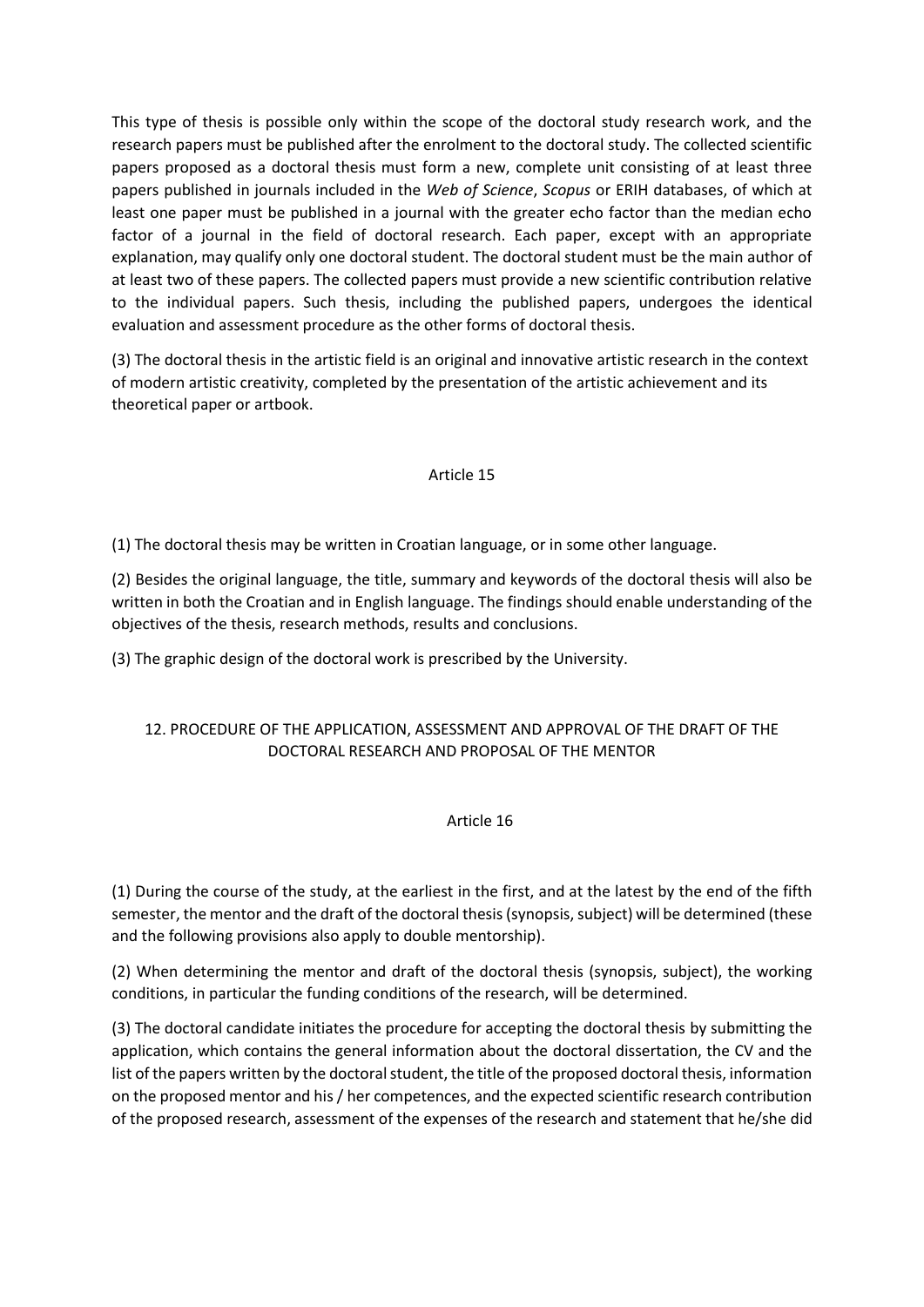not file the doctoral dissertation with the same subject at another study of the University of Zagreb, or at another university. The draft of the doctoral thesis (synopsis, subject) is submitted on the form of the University.

(4) The Council of the Faculty, at the proposal of the doctoral study council appoints the commission for the evaluation of the doctoral thesis (synopsis, subject) and the appointment of a mentor. It consists of three five members, of which at least one member is neither a teacher nor an employee of the Faculty. The proposed mentor may not be appointed as the chairman of the commission.

(5) The submitted draft of the doctoral thesis (synopsis, subject) is presented publicly, before the commission for the assessment of the draft of the doctoral thesis and proposal of the mentor.

(6) The commission for the assessment of the draft of the doctoral thesis (synopsis, subject) and proposal of the mentor assesses the opportunity for original scientific or artistic contribution and the financial and organizational feasibility of research, and the proposes the mentor. The commission will make its assessment no later than three months after the filing of the application and appointment.

(7) The Council of the Faculty must make a declaration on the proposal of the commission for the assessment of the draft of the doctoral thesis and appointment of the mentor at its next session.

(8) The council of the field proposes the draft of the doctoral thesis (synopsis, subject) and mentor to the Senate of the University for adoption. The Senate confirms the draft of the doctoral thesis and the mentor at its next session.

(9) All scientific and artistic research on humans or animals must be in accordance with the regulations, have the approval of the ethics committee of the Faculty or the University, as well as the institution on which the inquiry is being conducted, individual consent of all participants, if they are able to provide it, or their consent of their proxies or legal representatives.

## 13. PROCEDURE OF ASSESSMENT OF THE DOCTORAL THESIS

## Article 17

(1) The doctoral student submits the doctoral thesis to the records of the Faculty or the University, together with the written consent and opinion of the mentor on the implemented research and achieved original scientific contribution. If the mentor declines to provide consent, he/she must explain the reason for this within 15 days. In both cases, the mentor's explanation, and if necessary, the DR.SC.04 and DR.SC.05 forms are submitted to the members of the commission for the assessment of the doctoral thesis, who take it into account during the assessment.

(2) Prior to sending the doctoral thesis into the assessment procedure, it must be established that the doctoral student completed all obligations required by the study program.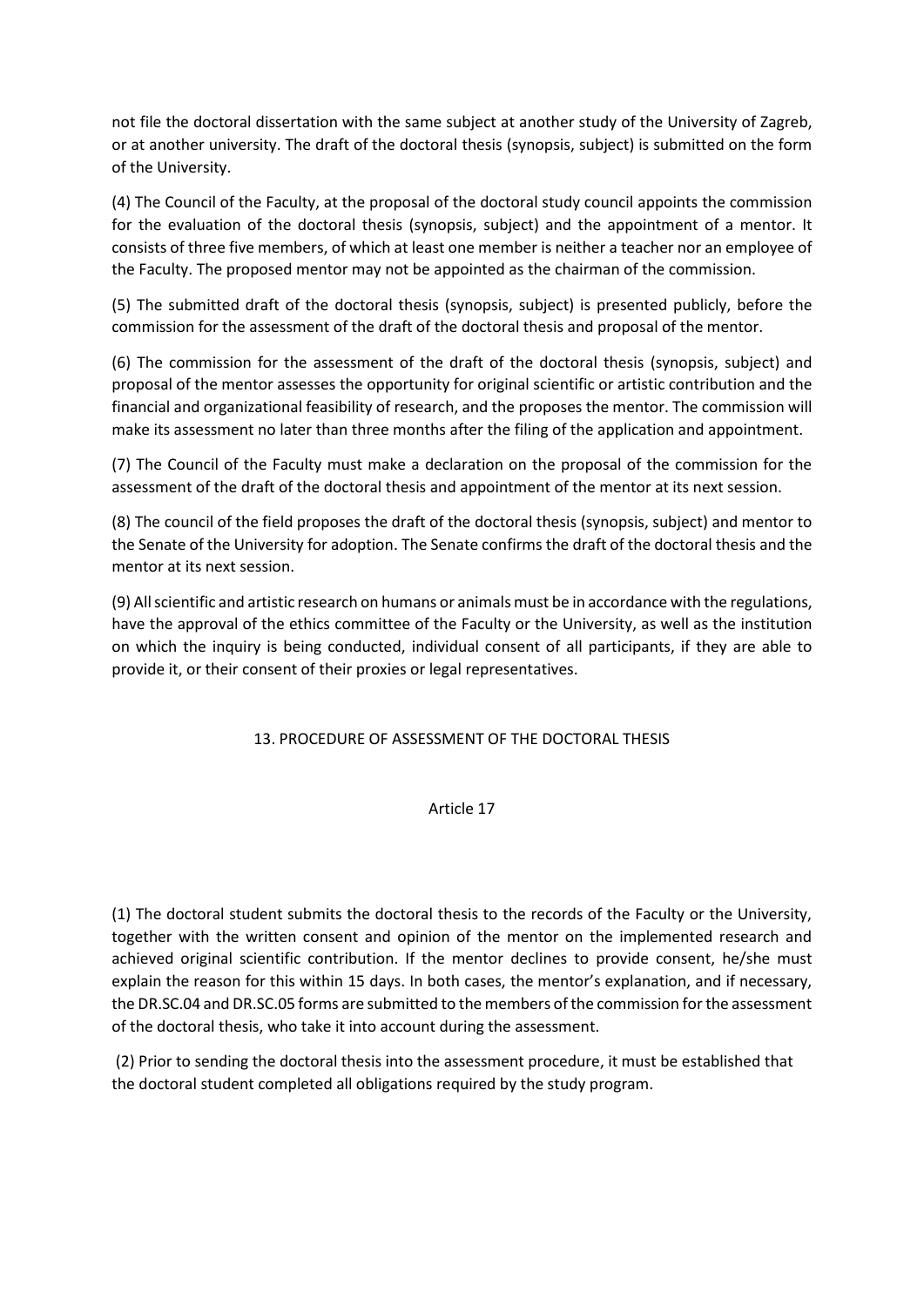(3) For the assessment of the doctoral thesis, the doctoral candidate will provide the thesis in printing and in electronic form. Regarding the artistic doctoral theses, the doctoral candidate presents the theoretical part and the necessary documentation for evaluation of the work, with public presentation.

(4) The Council of the Faculty, at the proposal of the doctoral study council, appoints the commission for the evaluation of the doctoral dissertation. The commission has three or five members, of which at least one member is not a professor nor an employee of the Faculty, but preferably an employee of another Croatian or foreign university or a related institution. The mentor cannot be the chair of the commission for the assessment of the doctoral work. The Council of the Faculty at the proposal of the doctoral study council may also adopt additional rules on the participation of the mentor in the commission.

(5) The members of the commission for the assessment of the doctoral thesis must be chosen at least to the scientific teaching or artistic teaching position of the docent or to the position of the research assistant, or equivalent position in the case of a member of a commission who acquired the position abroad.

(6) Concurrently with the appointment of the commission for the assessment of the doctoral thesis, the University publishes the title and summary of the work in the Croatian and English language on the University's website.

(7) Members of the commission for the assessment of the doctoral thesis are obliged to act confidentially until the publication of the assessment regarding the information and knowledge contained in the thesis, in order to protect the scientific or artistic contribution of the doctoral thesis and intellectual property.

(8) The commission for the assessment of the doctoral thesis will provide a written report with the assessment of the doctoral thesis within three months from its establishment and the receipt of the thesis, not counting the non-working days. The president of the commission prepares the report based on the opinions of the members of the commission. The report is signed by all members of the commission. Each member of the commission has the right to submit a separate assessment.

(9) In its report, the commission for the assessment of the doctoral thesis proposes:

1. adoption of the doctoral thesis with an explicit statement on achieved original scientific or artistic contribution, or

2. additional work on the doctoral thesis and final assessment, or

3. rejection of the doctoral thesis, after which the doctoral candidate will lose the right to acquire a doctorate in science or art in that study program.

Reasoning is a necessary part of the report.

(10) At its next session, the Council of the Faculty will decide on the assessment of the thesis and appoints the commission for the presentation of the thesis.

(11) After the decision on the evaluation of the work, it is possible to supervise the doctoral work supervised by interested members of the professional public.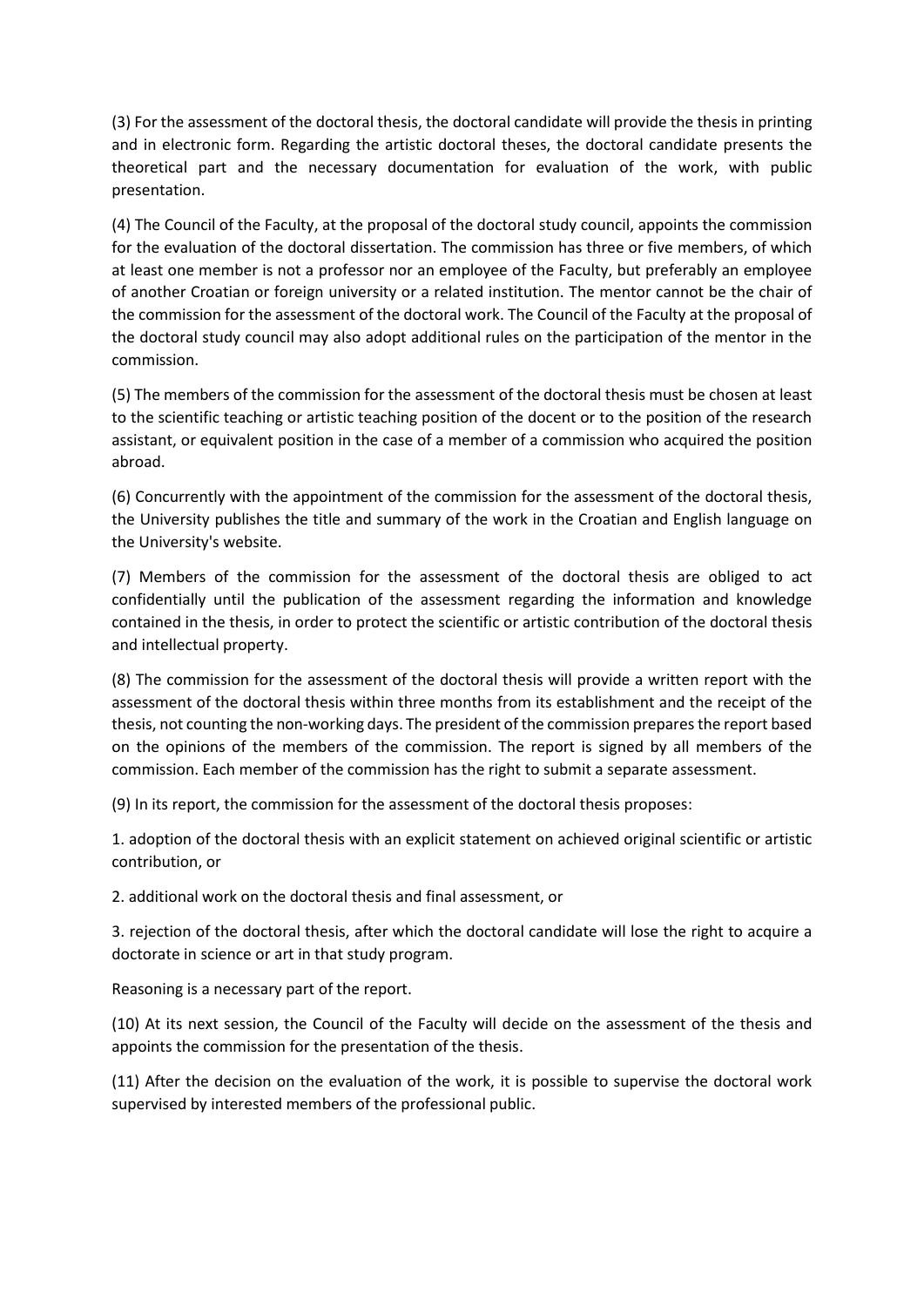#### 14. PROCEDURE OF THE PRESENTATION OF THE DOCTORAL THESIS

### Article 18

(1) The doctoral candidate may present the doctoral thesis after the Council of the Faculty accepts a positive assessment of the commission for the assessment of the doctoral thesis, within two months at the latest.

(2) The commission for the presentation of the doctoral thesis has three or five members. The composition of the commission for the presentation of the doctoral thesis may be the same as the composition of the commission for the assessment of the doctoral thesis. The mentor may participate in the presentation of the doctoral thesis in accordance with Article 17, paragraph 4 of this Ordinance.

(3) The presentation of the doctoral thesis is public. The invitation to the public presentation must be announced at least 8 days prior to the presentation. The presentation must be held at the premises of the Faculty, in the language in which the doctoral dissertation was written, unless the Commission agrees otherwise with the doctoral student. In the case of joint or double doctorate, the presentation may be held at another university. The procedure of the presentation is established by the protocol.

(4) The commission for the presentation of the doctoral thesis will award the grade after the presentation. The grade at the presentation may be pass (*rite*), good (*cum laude*), very good (*magna cum laude*) and excellent (*summa cum laude*). The grade is given by the majority of the members of the committee for the presentation of the doctoral thesis.

(5) The minutes of the presentation procedure will be composed in the Croatian language. If the thesis was written in another language, the minutes will be composed in that language as well.

(6) The final presentation of the doctoral dissertation occurs only once.

## Article 19

(1) If the research results of the doctoral thesis include an innovation eligible for the intellectual property protection, the doctoral student and the mentor may inform the University's Office for the Transfer of Technology. In this case, the doctoral student may, in agreement with the mentor and prior to submitting the doctoral thesis for assessment, request that the thesis is treated confidentially until the moment of presentation.

(2) The Office for the Transfer of Technology will carry out the procedure of the legal protection and commercialization of the results of the research, in accordance with the Ordinance on the Office for the Transfer of Technology. In this case, the public presentation may be postponed, with the consent of the doctoral student, up to the maximum of one year after the submitting of the thesis. The requests for the postponement of the public presentation must be accompanied by a certificate from the Office for the Transfer of Technology.

(3) The doctoral student obtains the copyright at the moment of creation of the doctoral thesis.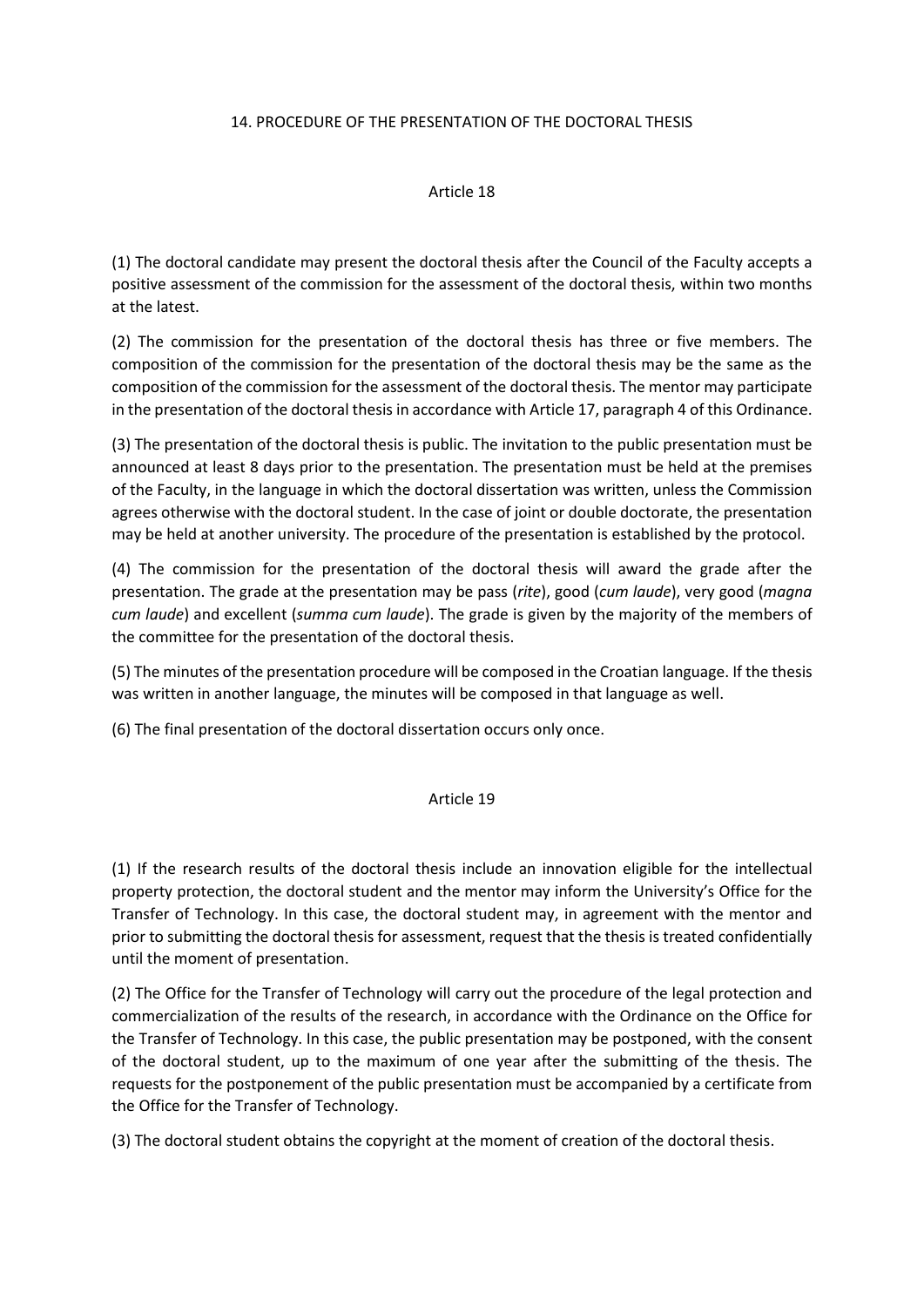### 15. PUBLICATION AND DEPOSITING OF THE DOCTORAL THESIS

### Article 20

(1) The doctoral dissertation will be permanently published in the public online database of the doctoral theses of the National and University Library, if the author consented to this in writing. The doctoral thesis in the artistic area will be published in an appropriate manner, in accordance with the author's written approval.

(2) The doctoral work will be deposited in written form at the National and University Library and in the archives of the Faculty and the University, within one month after the presentation.

(3) The doctoral thesis in the artistic field is appropriately deposited in accordance with the nature of the thesis (in written form, in form of the photograph, video or audio recording or in other form) at the National and University Library and in the archives of the Faculty and the University, within one month after the presentation.

## 16. COMMENCEMENT CEREMONY

### Article 21

(1) The doctoral candidate acquires the rights of a doctor of sciences or arts prescribed by the labour law on the day of successful presentation of the doctoral thesis. The full academic degree and diploma are acquired by giving an oath at the commencement ceremony and signing the registry book of the doctors of sciences or arts.

(2) The doctoral student must fill out the university form for the promotion to the title of the doctor of sciences or arts within one month from the presentation, and submit the bounded doctoral thesis to the National and University Library, as well as the electronic version for publication on the Library's website, if he/she consents to this, or the appropriate documentation on the doctoral thesis in the artistic area (written form, photograph, video or audio recording, etc).

(3) The doctoral diploma is issued by the rector at a commencement ceremony. The doctoral student may either be personally present at the commencement ceremony or send a proxy who obtained the title of the doctor of sciences or arts.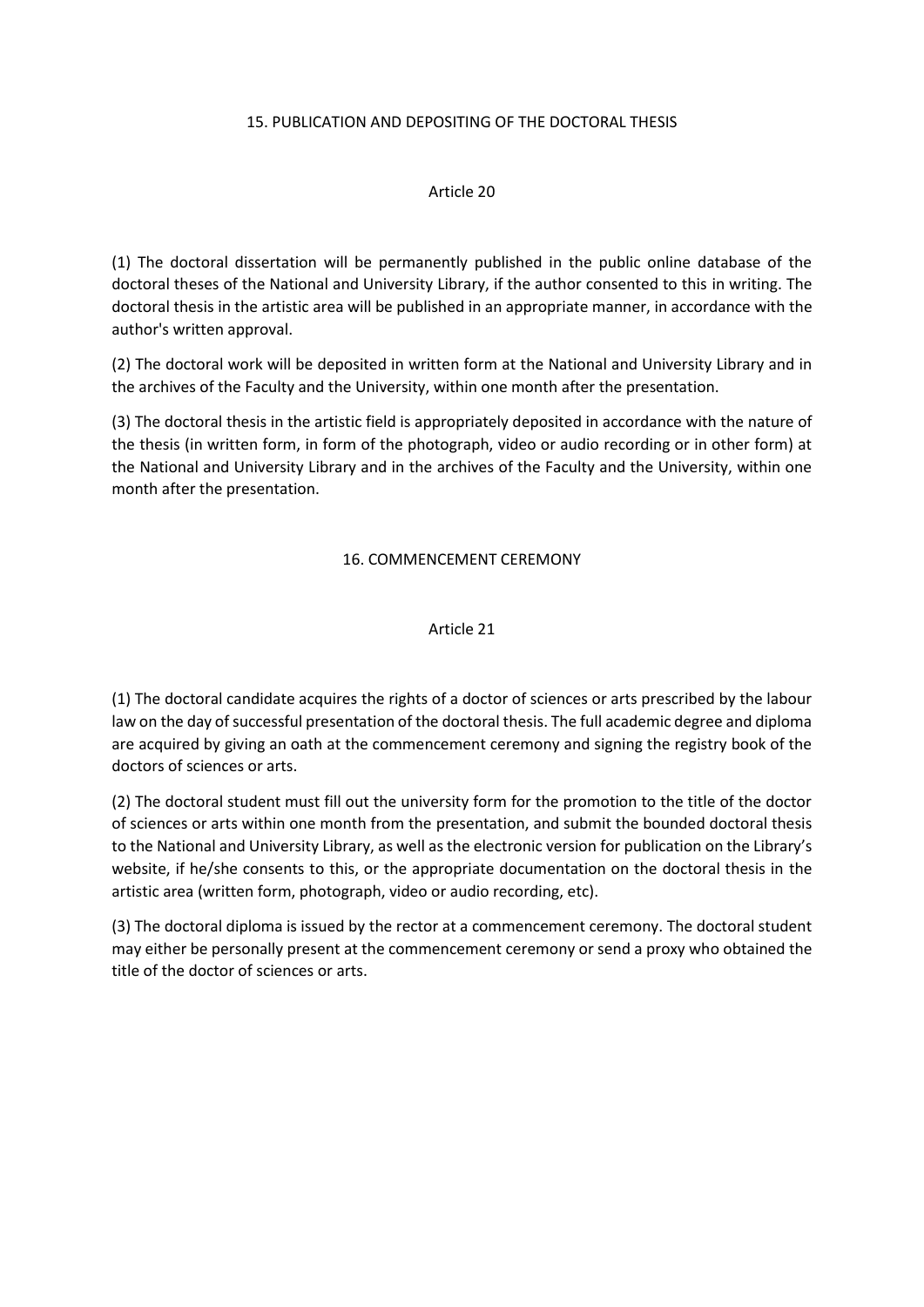### 17. WAYS OF ENSURING THE QUALITY OF THE DOCTORAL STUDY

### Article 22

(1) The doctoral study council is obliged to keep detailed records of the research work and other study obligations performed by each doctoral student, including the plan of obligations (for example, the drafting of the doctoral portfolio). The doctoral study council is obliged to monitor the workload and successfulness of mentors and keep records for each mentor on the number of the enrolled doctoral students and the number of doctoral students who successfully presented the doctoral thesis.

(2) The doctoral study council regularly publishes the self-assessment based on the reports from the mentor and the doctoral student, on which it delivers the work report on the form of the University to the Council of the Faculty and to the University.

(3) The self-assessment reports are attached during the process of reaccreditation.

(4) The criteria for assessment of the doctoral study includes: the scientific or artistic production of the professors and the doctoral students, relevance and quality of the doctoral theses, statistical indicators of the duration of the study, statistical indicators of the annual number of the newlypromoted doctors compared to the number of the doctoral students, achieved international cooperation and employability of the doctors of sciences.

## REQUISTION OF AN ACADEMIC TITLE

Article 22a

(1) If the academic title of the doctor of sciences was acquired contrary to the prescribed requirements, or if plagiarism or unethical research actions are established, the awarded academic title may be taken away in the procedure analogous to the procedure of awarding of the academic title.

(2) The person who believes that the academic title of the doctor of sciences was acquired contrary to the prescribed conditions and ethical principles, or that it involves plagiarism, submits a written complaint to the commission for doctoral theses. The commission forwards the complaint to the holder of the doctoral study.

(3) The Council of the Faculty appoints the commission at the proposal of the doctoral study council, which will file a report on the validity of the complaint. The Council of the Faculty reaches the decision on the report at the session, which both the person submitting the complaint and person against whom the complaint was filed will be able to attend.

(4) The decision of the Council of the Faculty is sent for approval to the competent bodies of the University.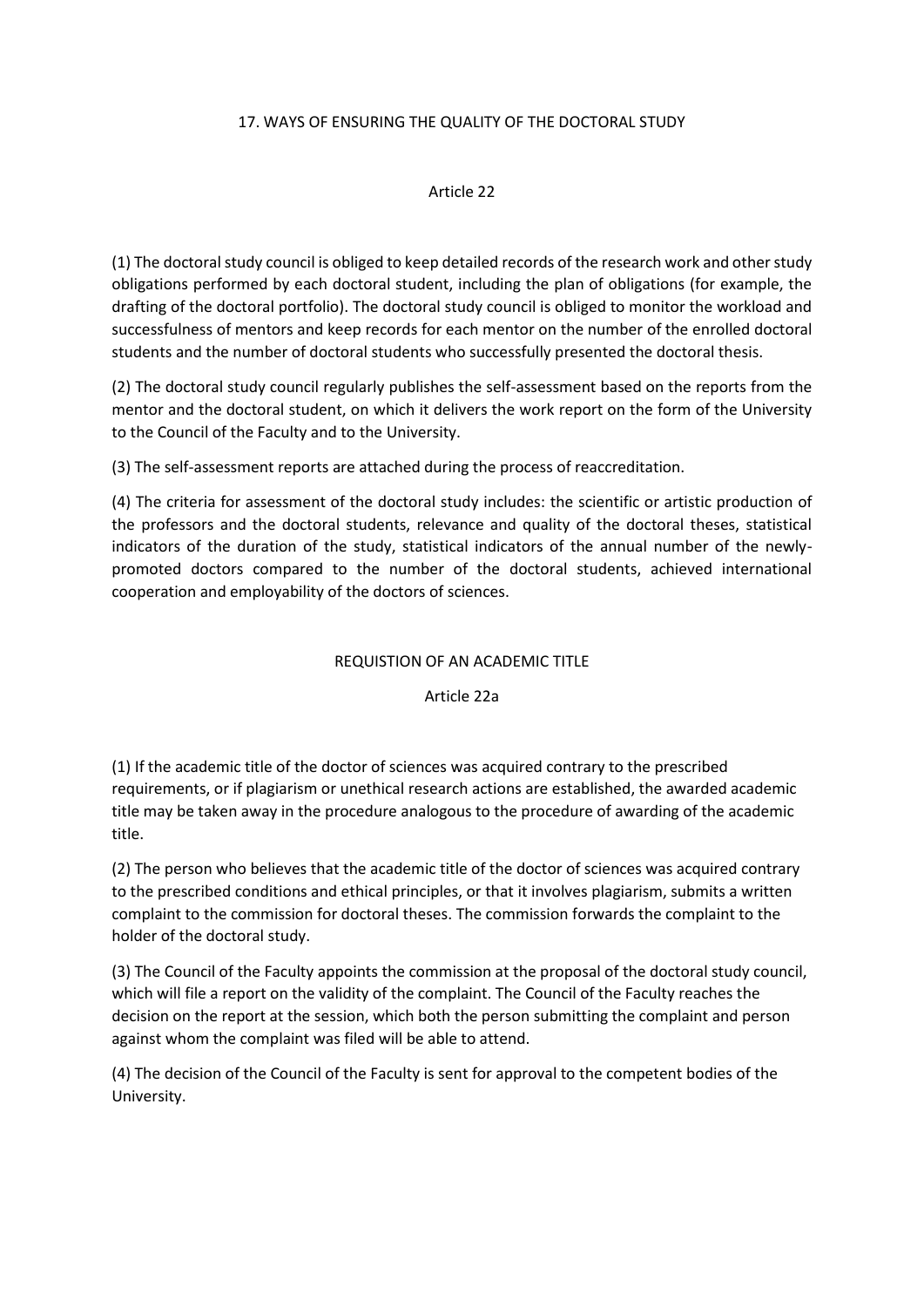TRANSITIONAL AND FINAL PROVISIONS (Ordinance on the doctoral studies of the University of Zagreb, Faculty of Textile Technology (Class: 012-03//11-01/1; Reg. no.: 251-68-06/1-11 of 9 May 2011)

### Article 23

1 This Ordinance comes into force on the eighth day from the publishing on the notice board and the website of the Faculty.

2 The forms are attached to this Ordinance and the Ordinance prescribes their use.

3 The provisions of this Ordinance are fully applied to the doctoral studies for which the procedure of initial accreditation will commence after they come into force.

4 Article 9, paragraph 3 of this Ordinance will be applied after the establishment of the mentor workshops at the University.

5 By coming into force, this Ordinance puts out of force the Ordinance on the doctoral studies of the University of Zagreb, Faculty of Textile Technology Class: 012-03//11-01/1; Reg.no.: 251-68-06/1-11 of 9 May 2011

### Article 24

To all issues and situations that are not covered by this Ordinance, the provisions of the Ordinance on the doctoral studies of the University of Zagreb (consolidated text) Class: 641-01/16-02/12; Reg.no.: 380-020/173-16-7 of 7 September 2016 will be applied.

/seal illegible/ Dean:

Professor Sandra Bischof, Ph.D. /signature illegible/

Class: 003-01/17-10/2

Reg.no.: 251-68-06/3-17-1

Zagreb, 28 April 2017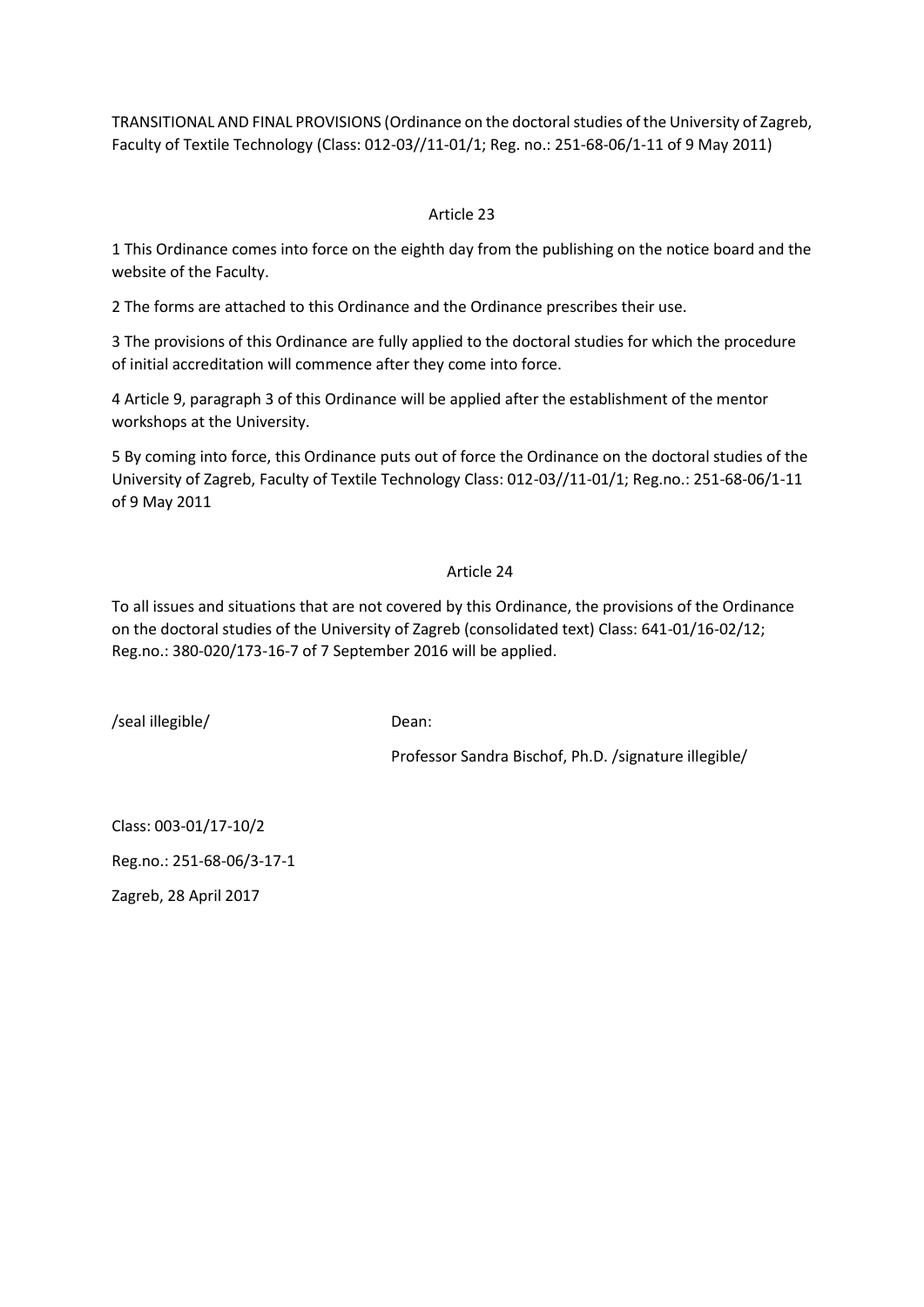List of forms attached to this Ordinance:

#### Scientific fields:

- 1. Form dr. sc. 01 Registration of the subject of the doctoral thesis
- 2. Form dr. sc. 02 Assessment of the subject of the doctoral thesis
- 3. Form dr. sc. 03 Decision on the approval of the subject of the doctoral thesis
- 4. Form dr. sc. 04 Annual report of the doctoral student
- 5. Form dr. sc. 05 Annual report of the mentor
- 6. Form dr. sc. 06 Request for the change of the subject and/or mentor
- 7. Form dr. sc. 07 Request for the postponement of the public discussion
- 8. Form dr. sc. 08 Instructions on the design of the doctoral thesis
- 9. Form dr. sc. 09 Annual report on the study
- 10. Form dr. sc. 10 Report on the assessment of the doctoral study
- 11. Form dr. sc. 11 Protocol for the presentation of the doctoral study

#### Artistic field:

- 1. Form dr. art. 01 Registration of the subject of the doctoral thesis
- 2. Form dr. art. 02 Assessment of the subject of the doctoral thesis
- 3. Form dr. art. 03 Decision on the approval of the subject of the doctoral thesis
- 4. Form dr. art. 04 Annual report of the doctoral student
- 5. Form dr. art. 05 Annual report of the mentor
- 6. Form dr. art. 06 Request for the change of the subject and/or mentor
- 7. Form dr. art. 08 Instructions on the design of the doctoral thesis
- 8. Form dr. art. 09 Annual report on the study
- 9. Form dr. art. 10 Report on the assessment of the doctoral study
- 10. Form dr. art. 11 Protocol for the presentation of the doctoral study

Web address: http://doktorski.unizg.hr/ and/or http://ttf.hr/formulari